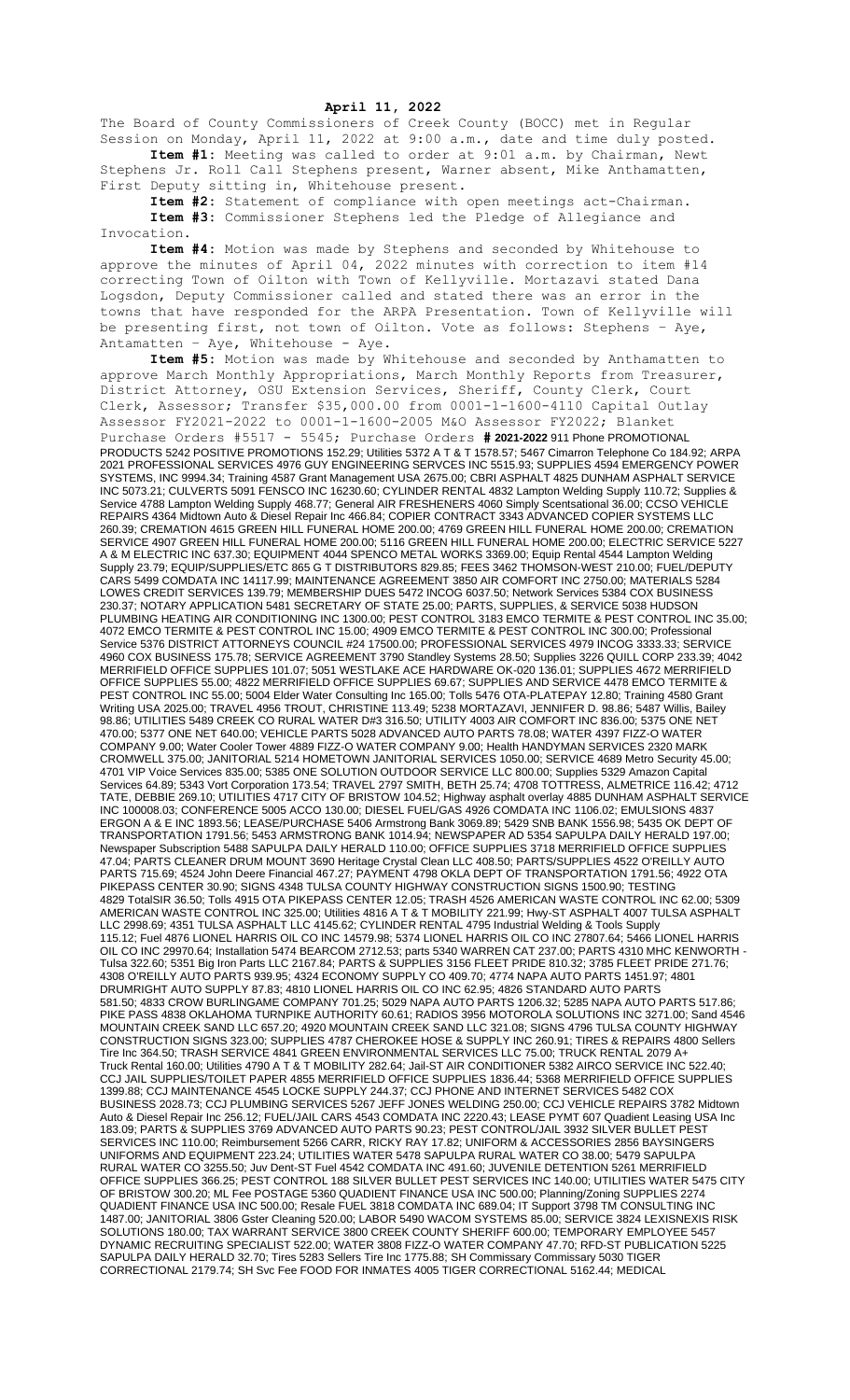SERVICES/JAIL 4677 Turn Key Health Clinics LLC 1678.51; Trash Cop null 5381 Print Shop LLC 36.00;. Vote as follows: Stephens – Aye, Anthamatten – Aye, Whitehouse - Aye.

**Item #6: NO DISCUSSION** of new business. (In accordance with the Open Meetings Act, Title 25 O.S. § 311, new business is defined as any matter not known about or which could not have been reasonably foreseen within 24 hours of time of posting agenda.)

**Item #8:** Motion was made by Stephens and seconded by Whitehouse to approve the public sale auction of property located  $0.\text{T}$ . Bristow Lots 1 & 2, BLK 37 to Philip L and Susan M Sipes for \$756.00, plus \$100.00 filing and publication total \$856.00. There were no other parties present. Gloria Ware, Deputy Treasurer stated this has been county owned since 2015. Property address is 608 E. Ninth Avenue Bristow, OK 74010. Vote as follows: Stephens – Aye, Anthamatten - Aye, Whitehouse - Aye.

**Item #9:** Motion was made by Stephens and seconded by Whitehouse to approve the public sale auction of property located O.T. Bristow Lot 9, BLK 15 to Randall Pluto for \$237.00, plus \$100.00 filing and publication total \$337.00. There were no other parties present. Vote as follows: Stephens – Aye, Anthamatten - Aye, Whitehouse - Aye.

**Item #10:** Motion was made by Stephens and seconded by Whitehouse to approve the public sale auction of property located Drumright  $5<sup>th</sup>$  S ½ Lot 7 & N ½ Lot 8, BLK 1 to Randall Pluto for \$264.00, plus \$100.00 filing and publication total \$364.00. There were no other parties present. Vote as .<br>follows: Stephens - Aye, Anthamatten - Aye, Whitehouse - Aye.

**Item #11:** Motion was made by Stephens and seconded by Whitehouse to approve the public sale auction of property located Drumright  $5^{th}$  E  $\frac{1}{2}$  Lot 1, BLK 8 to Randall Pluto for \$365.00, plus \$100.00 filing and publication total \$465. There were no other parties present. Vote as follows: Stephens - Aye, Anthamatten – Aye, Whitehouse - Aye.

**Item #12:** Motion was made by Stephens and seconded by Whitehouse to approve the public sale auction of property located Harley Fulkerson 3rd Lots 4 thru 7, BLK 4 to Randall Pluto for \$296.00, plus \$100.00 filing and publication total \$396.00. There were no other parties present. Vote as follows: Stephens – Aye, Anthamatten – Aye, Whitehouse - Aye.

**Item #13:** Motion was made by Stephens and seconded by Whitehouse to approve the public sale auction of property located M Jones Lots 4 & 5, BLK 20 to Randall Pluto for \$311.00, plus \$100.00 filing and publication total \$411.00. There were no other parties present. Vote as follows: Stephens -Aye, Anthamatten - Aye, Whitehouse - Aye.

**Item #14:** Motion was made by Stephens and seconded by Whitehouse to approve the public sale auction of property located M Jones Lots 21 & 22, BLK 20 to Randall Pluto for \$226.00, plus \$100.00 filing and publication total \$326.00. There were no other parties present. Vote as follows: Stephens – Aye, Anthamatten - Aye, Whitehouse - Aye.

**Item #15:** Motion was made by Stephens and seconded by Whitehouse to approve the public sale auction of property located North Heights Lots 12 & 13, BLK 14 to Randall Pluto for \$273.00, plus \$100.00 filing and publication total \$373.00. There were no other parties present. Vote as follows: Stephens – Aye, Anthamatten – Aye, Whitehouse - Aye.

**Item #16:** Motion was made by Stephens and seconded by Whitehouse to approve the public sale auction of property located Westport Lot 37, BLK 2 to Randall Pluto for \$227.99, plus \$100.00 filing and publication total \$327.99. There were no other parties present. Vote as follows: Stephens – Aye, Anthamatten – Aye, Whitehouse - Aye.

**Item #17:** Motion was made by Whitehouse and seconded by Anthamatten to approve **Resolution#2022-44** correcting Resolution#2013-79, correcting an error in the legal description and zoning request on CCZ-1858 & Lot Split CCLS-2312-Fred Haskins. Property located at 25607 S. 465<sup>th</sup> W. Avenue Depew, Ok. Wendy Murray, Planner stated that they are bringing the property into compliance, due to errors with previous resolution. The legal was incorrect and the zoning was as well. Vote as follows: Stephens – Aye, Anthamatten – Aye, Whitehouse - Aye.

**Item #18:** Motion was made by Stephens and seconded by Whitehouse to sign **Resolution#2022-45** removing John Carathers and adding Justin McCleery as Requesting Officers for Kellyville Rural Fire Department Accounts (1321-2- 8205-4110, 1321-2-8205-2005) and **Resolution#2022-45A** removing Derrick Pickering and adding John Carathers as Receiving Officers for Kellyville Rural Fire Department Accounts (1321-2-8205-4110, 1321-2-8205-2005). Vote as follows: Stephens – Aye, Anthamatten – Aye, Whitehouse - Aye.

**Item #19:** Motion was made by Stephens and seconded by Whitehouse to approve Utility Permit from FiberLInk LLC per County Specs for fiber optic cable by boring, pushing, trenching, size of line  $\frac{3}{4}$ , Size of casing  $1 \frac{1}{2}$ HDPE conduit, to parallel Toni Road & 235' E. of Kevin Lance approximately 1/3-mile S.W. of Jct. of Teel Avenue and Simental Lane, further described as 1715' S. & 670' W. of the N.E. corner of Section 7, T17N, R11E in District #1. Vote as follows: Stephens – Aye, Anthamatten – Aye, Whitehouse - Aye.